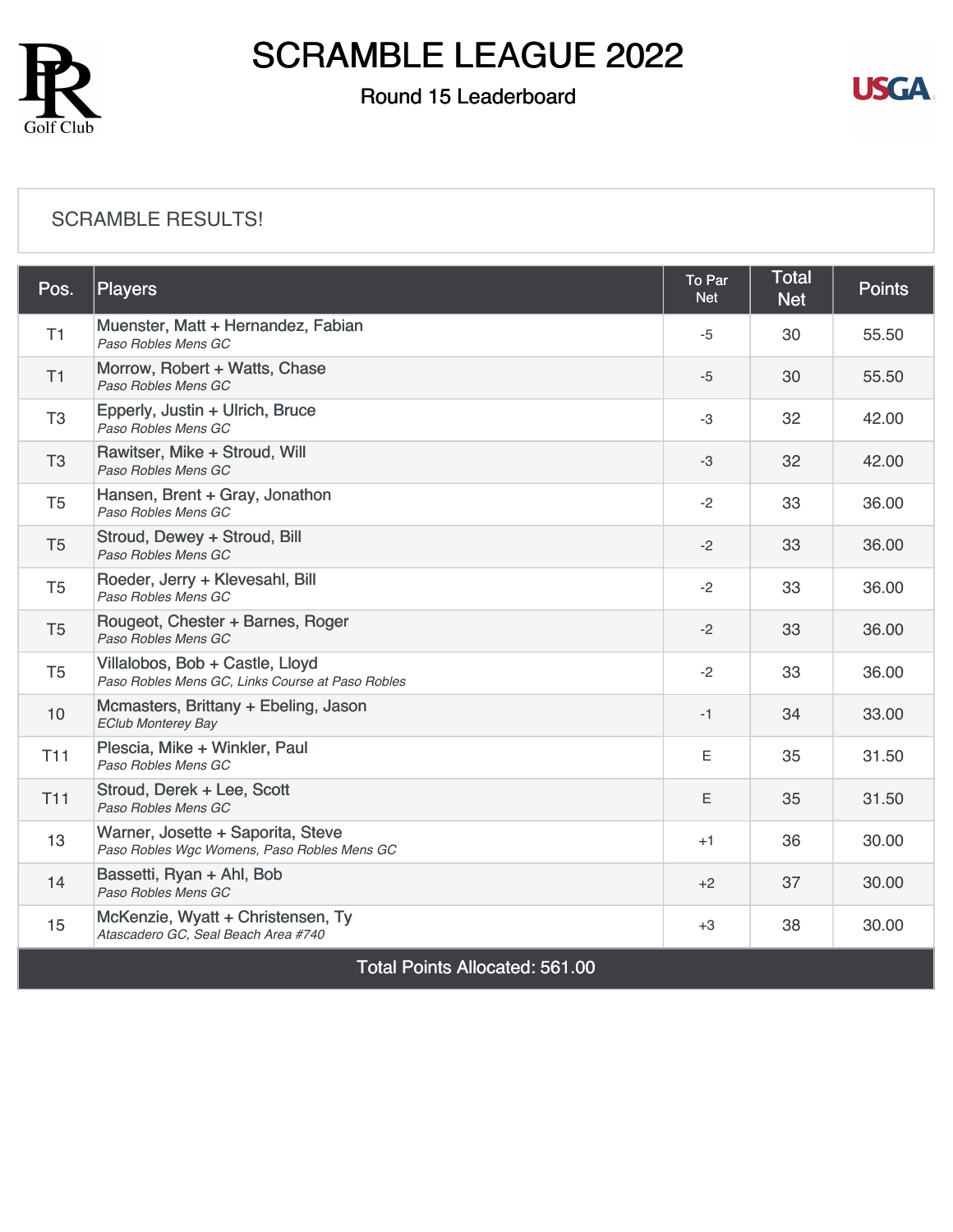

### Round 15 Leaderboard



#### [GROSS SKINS!](https://static.golfgenius.com/v2tournaments/8549999186278399755?called_from=&round_index=15)

| <b>Players</b>                                          | <b>Skins</b> | <b>Purse</b> | <b>Details</b> |  |  |  |
|---------------------------------------------------------|--------------|--------------|----------------|--|--|--|
| Rougeot, Chester + Barnes, Roger<br>Paso Robles Mens GC |              | \$150.00     | Birdie on 13   |  |  |  |
| Total Purse Allocated: \$150.00                         |              |              |                |  |  |  |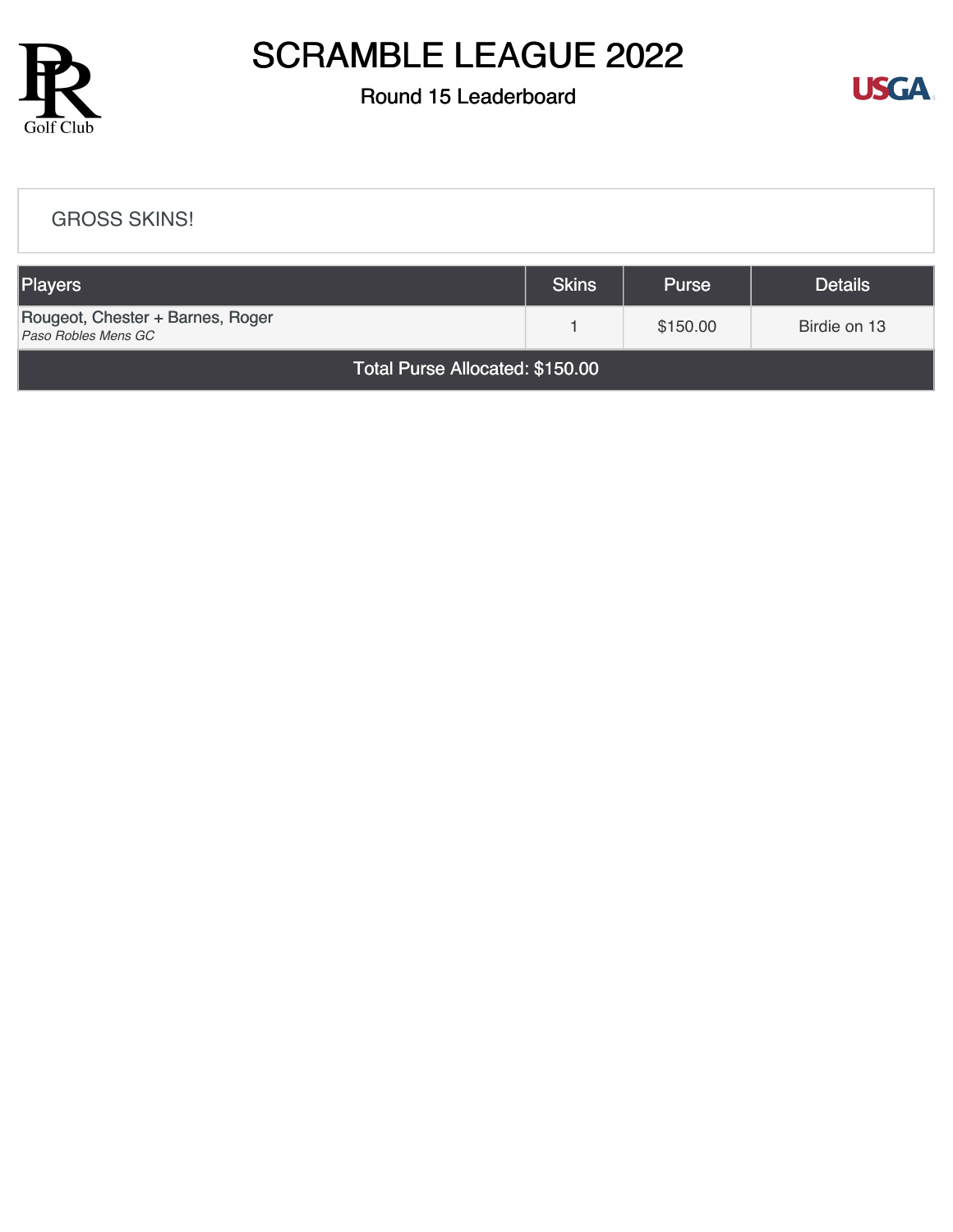

### Round 15 Leaderboard



#### [NET SKINS!](https://static.golfgenius.com/v2tournaments/8550000066847358732?called_from=&round_index=15)

| <b>Players</b>                                                                   |  | <b>Purse</b> | <b>Details</b> |  |
|----------------------------------------------------------------------------------|--|--------------|----------------|--|
| Stroud, Dewey + Stroud, Bill<br>Paso Robles Mens GC                              |  | \$50.00      | Eagle on 18    |  |
| Warner, Josette + Saporita, Steve<br>Paso Robles Wgc Womens, Paso Robles Mens GC |  | \$50.00      | Eagle on 16    |  |
| Rougeot, Chester + Barnes, Roger<br>Paso Robles Mens GC                          |  | \$50.00      | Birdie on 13   |  |
| Total Purse Allocated: \$150.00                                                  |  |              |                |  |